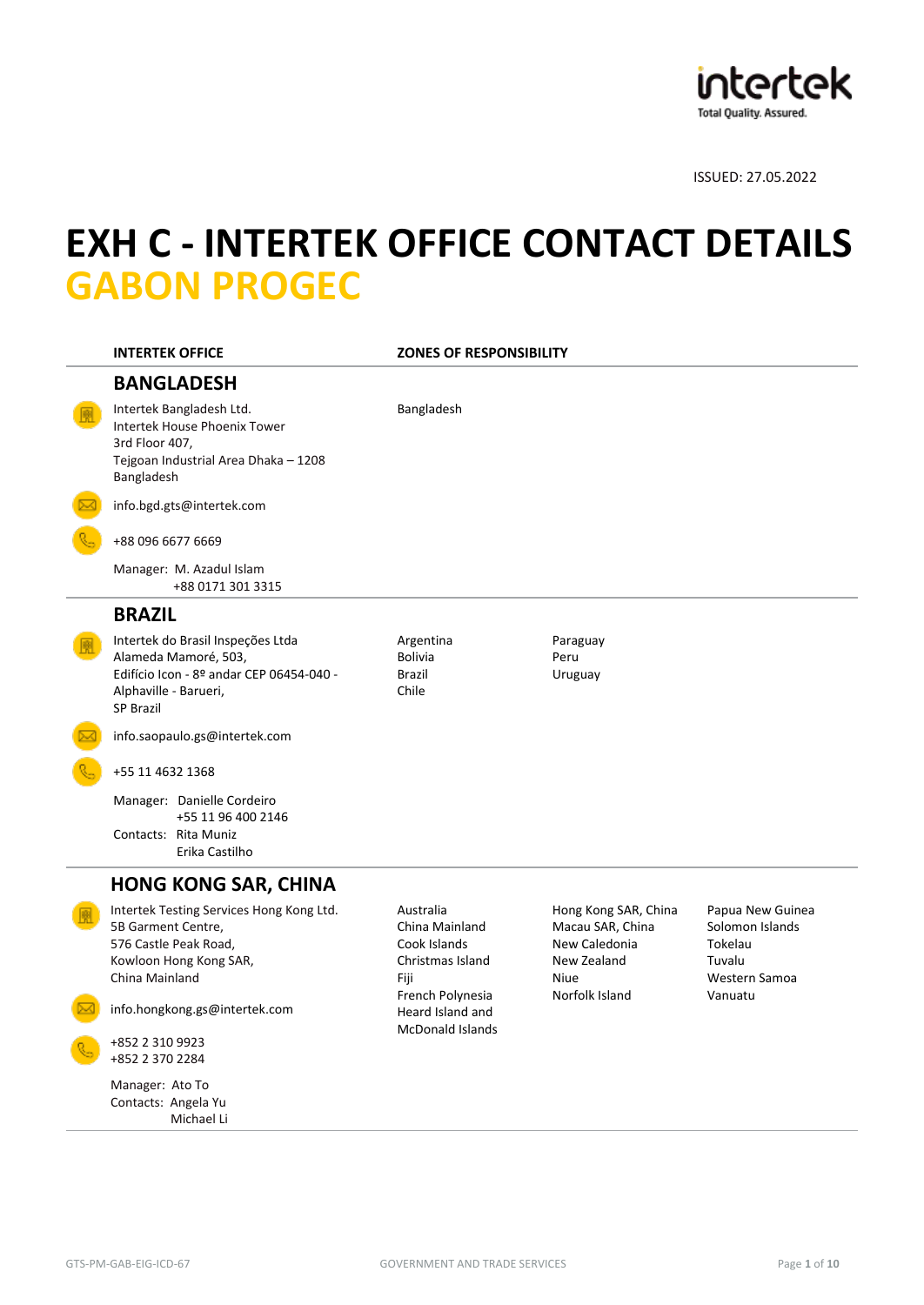

| <b>INTERTEK OFFICE</b>                                                                                                                                                       | <b>ZONES OF RESPONSIBILITY</b> |
|------------------------------------------------------------------------------------------------------------------------------------------------------------------------------|--------------------------------|
| <b>CHINA GUANGZHOU</b>                                                                                                                                                       |                                |
| Intertek Testing Services Shenzhen Ltd. GZ GDD<br>E601, No.7-2 Caipin Road,<br>Guangzhou Science City,<br><b>GETDD Guangzhou</b><br>China 510663                             | China Mainland                 |
| info.guangzhou.gs@intertek.com                                                                                                                                               |                                |
| +86 20 8213 9122<br>+86 20 3220 6081                                                                                                                                         |                                |
| Managers: Owen Ye<br>Eric Han<br>+86 181 2238 2221/+86 137 6086 3332<br>Contact:<br><b>Star Jiang</b><br>+86 181 7883 0730                                                   |                                |
| <b>CHINA XIAMEN (SATELLITE OFFICE)</b>                                                                                                                                       |                                |
| Intertek Government & Trade Services<br>Room 2B/2C/2D, Xingtel Building,<br>Chuangxin Road Torch Industrial District, Xiamen,<br>Fujian China 361006                         |                                |
| +86 592 8063 339                                                                                                                                                             |                                |
| info.guangzhou.gs@intertek.com                                                                                                                                               |                                |
| Manager: Owen Ye<br>Contact:<br><b>Hill Huang</b><br>+86 180 5064 9958                                                                                                       |                                |
| <b>CHINA NINGBO</b>                                                                                                                                                          |                                |
| Intertek Government & Trade Services<br>5th Floor East No.6 Building<br>Lingyun Industry Park, No.1177 Lingyun Rd.,<br>Ningbo National Hi-Tech Zone,<br>Ningbo, 315000 China | China Mainland                 |
| info.shanghai.gs@intertek.com                                                                                                                                                |                                |
| +86 574 8818 3658<br>+86 574 8818 3657                                                                                                                                       |                                |
| Manager: Owen Ye<br>Contact:<br><b>Brian Guo</b><br>+861 88 6867 8262                                                                                                        |                                |
| <b>CHINA QINGDAO</b>                                                                                                                                                         |                                |
| Intertek Government & Trade Services<br>Building 11, No.177 Zhuzhou Road,<br>Laoshan District, Qingdao,<br>China 266101                                                      | China Mainland                 |
| info.shanghai.gs@intertek.com                                                                                                                                                |                                |
| +865 32 8099 3267<br>+86 532 8099 3737                                                                                                                                       |                                |
| Manager: Owen Ye<br>Contact: Sarah Duan<br>+86 189 5426 9191                                                                                                                 |                                |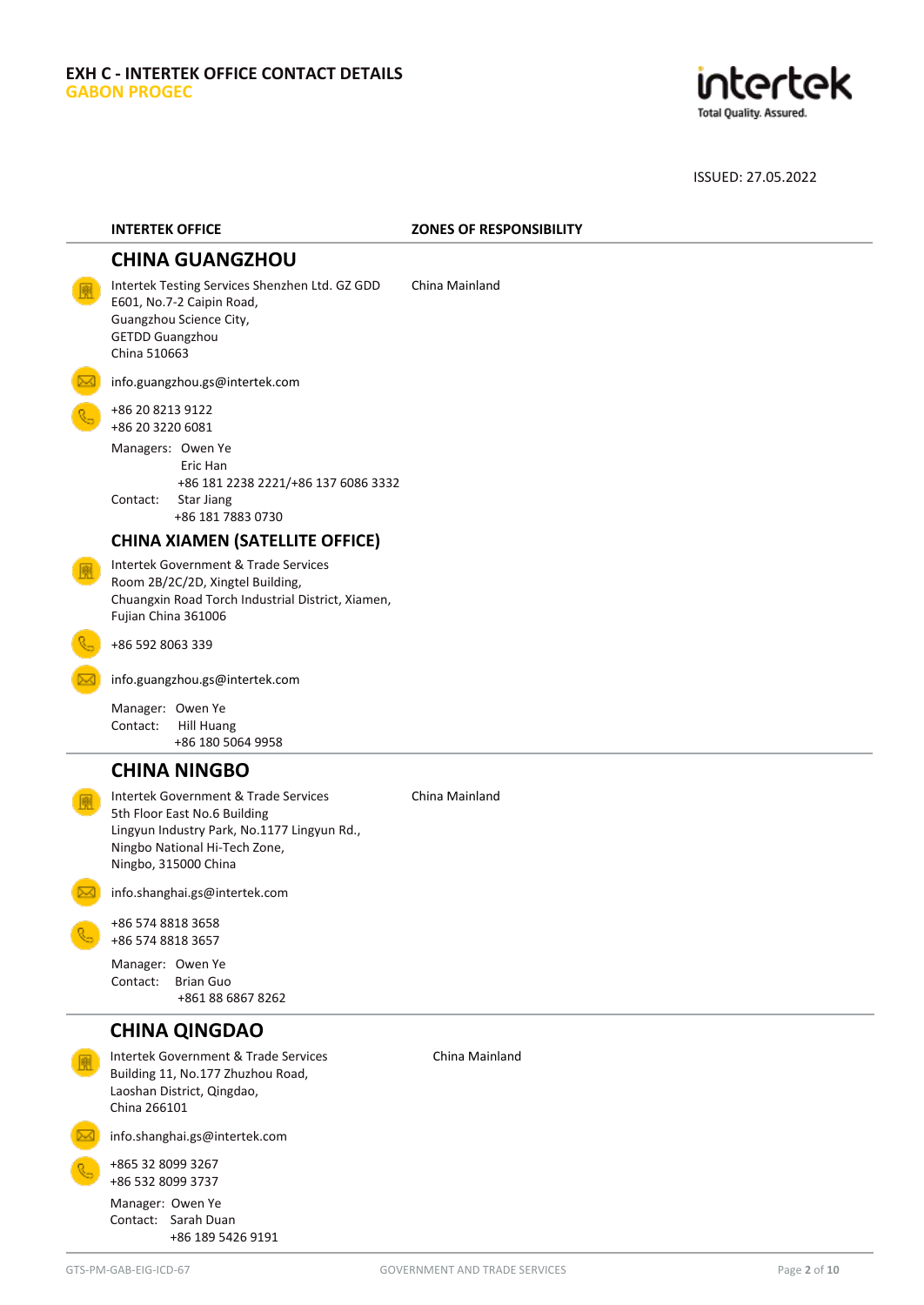

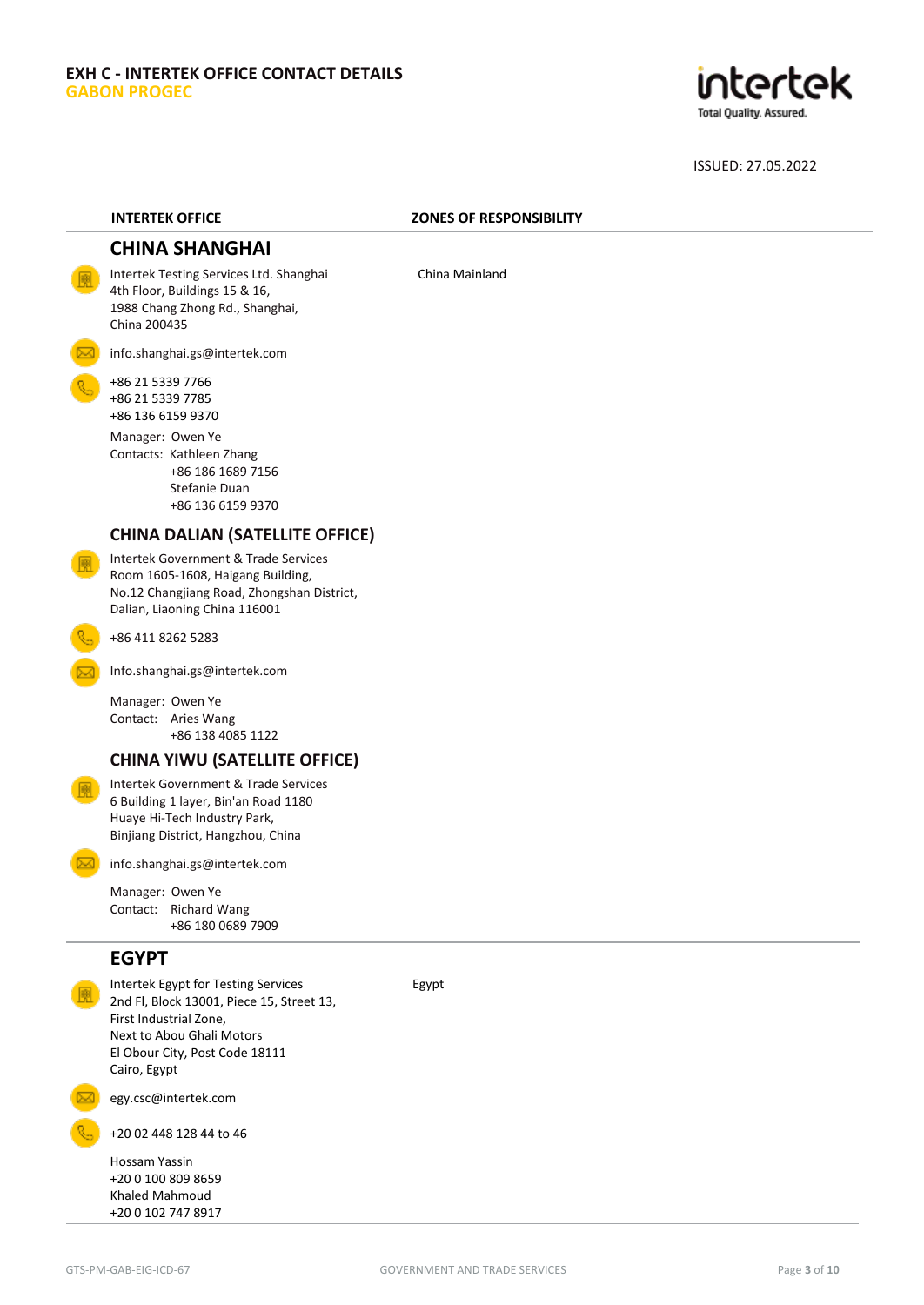# **EXH C - INTERTEK OFFICE CONTACT DETAILS GABON PROGEC**



| <b>INTERTEK OFFICE</b>                                                                                             | <b>ZONES OF RESPONSIBILITY</b>                      |                                 |
|--------------------------------------------------------------------------------------------------------------------|-----------------------------------------------------|---------------------------------|
| <b>FRANCE</b>                                                                                                      |                                                     |                                 |
| <b>Intertek France</b><br>ZAC Ecoparc 2<br>27400 Heudebouville<br>France                                           | Algeria<br>Belgium<br>France<br>French Southern and | Luxembourg<br>Monaco<br>Morocco |
| info.paris.gs@intertek.com                                                                                         | <b>Antarctic Lands</b>                              |                                 |
| +33 2 3263 3165                                                                                                    |                                                     |                                 |
| Manager: Tracy Bezuidenhout<br>Contacts: Eva Delsaux<br>Laetitia Vagner<br>Natacha Le Bonniec                      |                                                     |                                 |
| <b>GERMANY</b>                                                                                                     |                                                     |                                 |
| Intertek Caleb Brett Germany GmbH<br>Georgswerder Bogen 3<br>D-21109 Hamburg,<br>Germany                           | Austria<br>Germany<br>Liechtenstein                 |                                 |
| info.hamburg@intertek.com                                                                                          |                                                     |                                 |
| +49 40 558 225 000                                                                                                 |                                                     |                                 |
| Manager: Irina Baerenwald<br>+49 160 907 2 4641                                                                    |                                                     |                                 |
| <b>INDIA</b>                                                                                                       |                                                     |                                 |
| Intertek India Private Ltd.<br>401 Everest House, 4th Fl. 6 Suren Road,<br>Andheri (East) Mumbai - 400093<br>India | India<br>Nepal                                      | Sri Lanka                       |
| info.mumbai.gs@intertek.com                                                                                        |                                                     |                                 |
| +91 22 6693 4848 / +91 22 6693 4800                                                                                |                                                     |                                 |
| Manager: Sridhar Raghavan<br>Contacts: Gladys Pandhi<br>Rajul Navalkar                                             |                                                     |                                 |
| <b>INDONESIA</b>                                                                                                   |                                                     |                                 |
| PT Citrabuana Indoloka<br>Jl. Raya Bogor KM. 28<br>Jakarta Timur 13710,<br>Indonesia                               | Indonesia                                           |                                 |
| info.indonesia.gs@intertek.com                                                                                     |                                                     |                                 |
| +62 21 2938 4454<br>+62 21 2938 4465                                                                               |                                                     |                                 |
| Manager: Muhammad Iqbal Haris<br>+62 811 122 0474                                                                  |                                                     |                                 |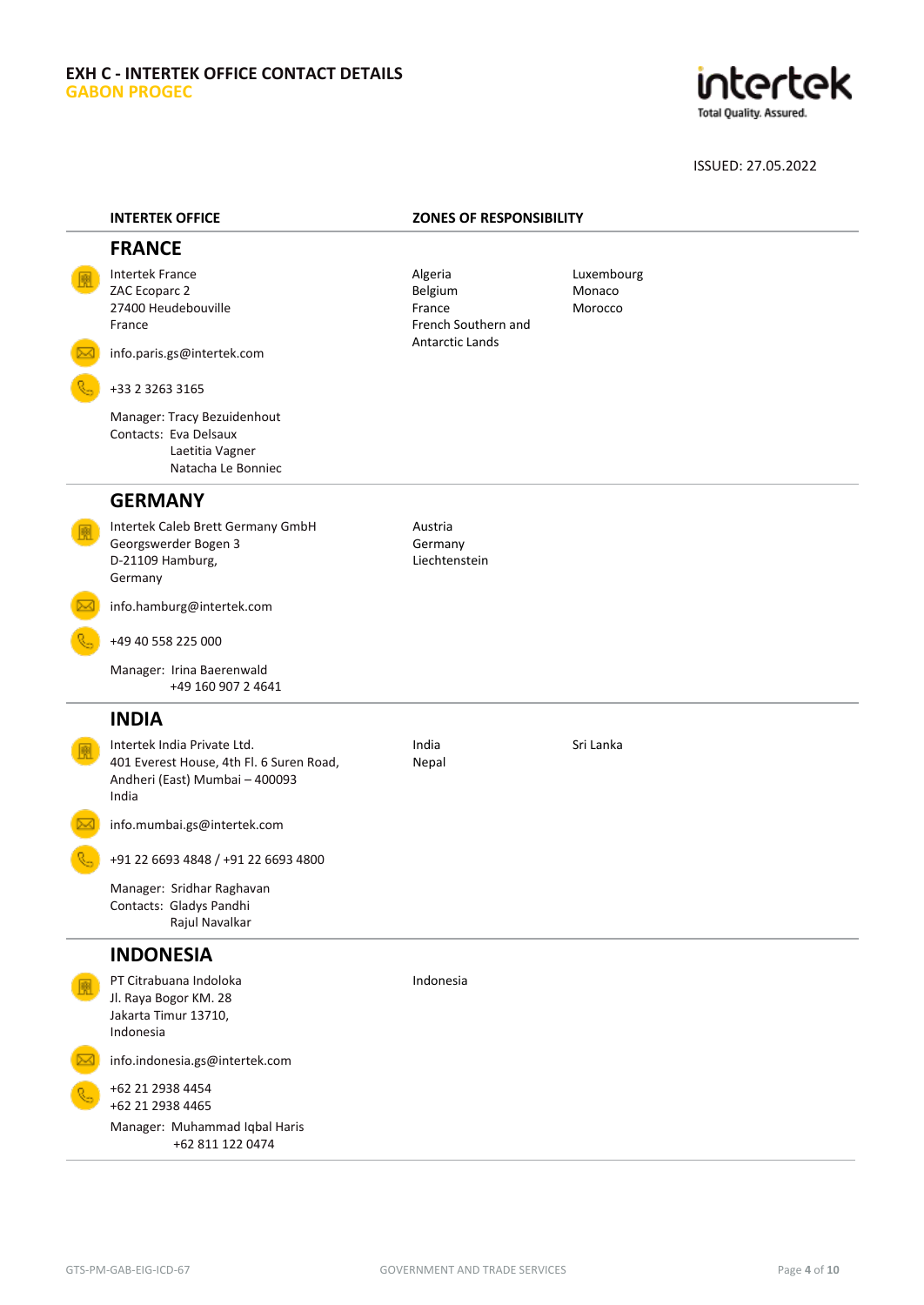# **EXH C - INTERTEK OFFICE CONTACT DETAILS GABON PROGEC**



| <b>INTERTEK OFFICE</b>                                                                                                                                       | <b>ZONES OF RESPONSIBILITY</b>          |                                                 |
|--------------------------------------------------------------------------------------------------------------------------------------------------------------|-----------------------------------------|-------------------------------------------------|
| <b>ITALY</b>                                                                                                                                                 |                                         |                                                 |
| Intertek Italia Spa<br>Via G. Miglioli 2/A<br>20063 Cernusco S/N (MI)<br>Italy                                                                               | Albania<br>Greece<br>Italy<br>Macedonia | San Marino<br>Switzerland<br>Vatican City State |
| info.milan.gs@intertek.com                                                                                                                                   |                                         |                                                 |
| +39 02 95383833                                                                                                                                              |                                         |                                                 |
| Manager: Stefano Braghiroli<br>+39 34779 96661<br>Contacts: Andrea Mambretti<br>Elisa Paganelli                                                              |                                         |                                                 |
| <b>JAPAN</b>                                                                                                                                                 |                                         |                                                 |
| Intertek Testing Services (Japan) KK<br>Pier City Shibaura Bldg.<br>4F 3-18-1 Kaigan, Minato-ku,<br>Tokyo, 108-0022,<br>Japan                                | Japan                                   |                                                 |
| info.tokyo.gs@intertek.com                                                                                                                                   |                                         |                                                 |
| +81 3 3 669 1082<br>+81 3 3669 1085<br>Contacts: Sachio Inaba<br>+81 80 2071 3082<br><b>Belle Lee</b>                                                        |                                         |                                                 |
| Sherrie Jane Figueroa                                                                                                                                        |                                         |                                                 |
| <b>JORDAN</b>                                                                                                                                                |                                         |                                                 |
| Um Uthinah,<br>Saaed Bin Abi Waqqas St.,<br>29 Naouri Building,<br>Amman, Jordan                                                                             | Jordan                                  |                                                 |
| co-jordan@naouri.com                                                                                                                                         |                                         |                                                 |
| +96 2 6 500 4000 Ext. 7524<br>+96 2 6 500 4017                                                                                                               |                                         |                                                 |
| Contact: Kareem Naouri<br>+96 2 6 500 4000 Ext. 7500                                                                                                         |                                         |                                                 |
| <b>MALAYSIA</b>                                                                                                                                              |                                         |                                                 |
| ITS Testing Services (M) Sdn Bhd<br>D-28-3, Level 28, Menara Suezcap 1<br>No. 2, Jalan Kerinchi,<br>Gerbang Kerinchi Lestari 59200 Kuala Lumpur,<br>Malaysia | Malaysia                                |                                                 |
| info.malaysia.gs@intertek.com                                                                                                                                |                                         |                                                 |
| +6017 342 5813/+6017 342 5193                                                                                                                                |                                         |                                                 |
| Manager: Doreen Tan<br>+6017 900 2625                                                                                                                        |                                         |                                                 |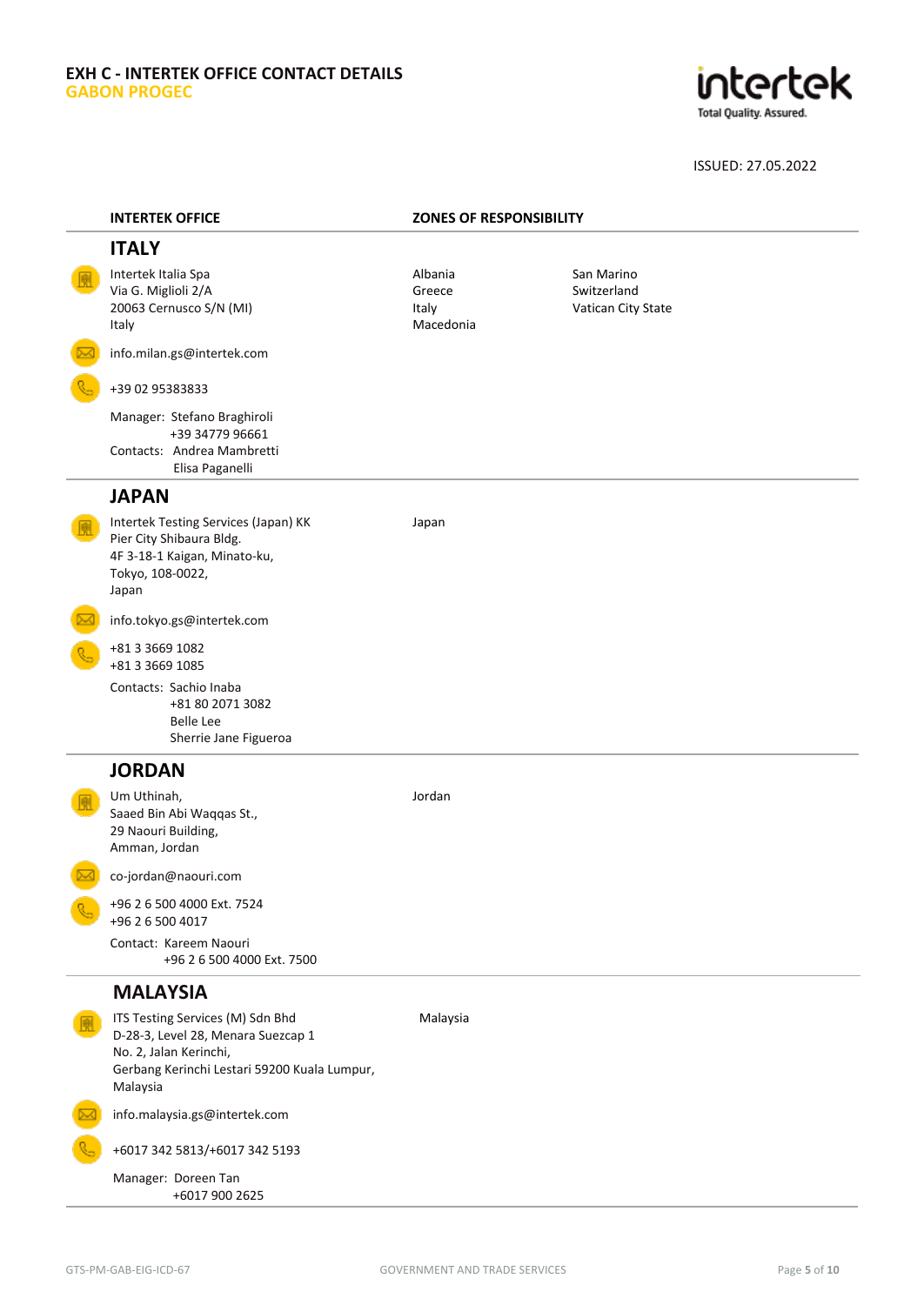

### **INTERTEK OFFICE ZONES OF RESPONSIBILITY**

# **KENYA**

Intertek International Ltd. House of Vanguard, 4th Fl., PO Box 696, 00621 Chiromo Rd, Opp Consolata Church Westlands, Nairobi, Kenya

**Delivery Address** Village Market PO Box 696, 00621 Nairobi, Kenya

[info.nairobi.gs@intertek.com](mailto:info.nairobi.gs@intertek.com)

+254 20 444 9132 to 33 or 36 +254 (0)20 445 2939 +254 20 815 5274 to 75 +254 714 900 397

Manager: Victor Mbithi +254 722 554438

# **MEXICO**

Intertek Testing Services De Mexico S.A. de C.V. Calle Poniente 134 No. 660 Col. Industrial Vallejo Del. Azcapotzalco, Distrito Federal, Ciudad de Mexico, C.P. 02300 Mexico Mexico

gtsmexico.compliance@intertek.com

+52 55 5998 0900/+52 55 5357 3625 +52 55 5358 5710 Managers: Miriam Griselda Flores Oviedo Ilse Peralta Contact: Montserrat Duran Granada

# **PAKISTAN**

Intertek Pakistan (Pvt.) Ltd. Intertek House Plot No. 1-5/11-A Sector-5 Korangi Industrial Area, Karachi, Pakistan

nawaz.chughtai@intertek.com

+92 21 3515 1127 to 31

Manager: Nawaz Chughtai +92 304 222 5305 +92 333 222 8094

Benin Burkina Faso Burundi Cameroon Cape Verde Central African Republic Chad Dem. Rep. of the Congo (Zaire) Djibouti Equatorial Guinea Eritrea Ethiopia Gabon

Gambia Ghana Guinea Guinea-Bissau Ivory Coast Kenya Liberia Mali Republic Mauritania Niger Nigeria Rep. of the Congo (Congo-Brazzaville)

Rwanda Somalia Sao Tome and Principe Senegal Sierra Leone South Sudan Sudan Tanzania Togo Uganda Western Sahara

Pakistan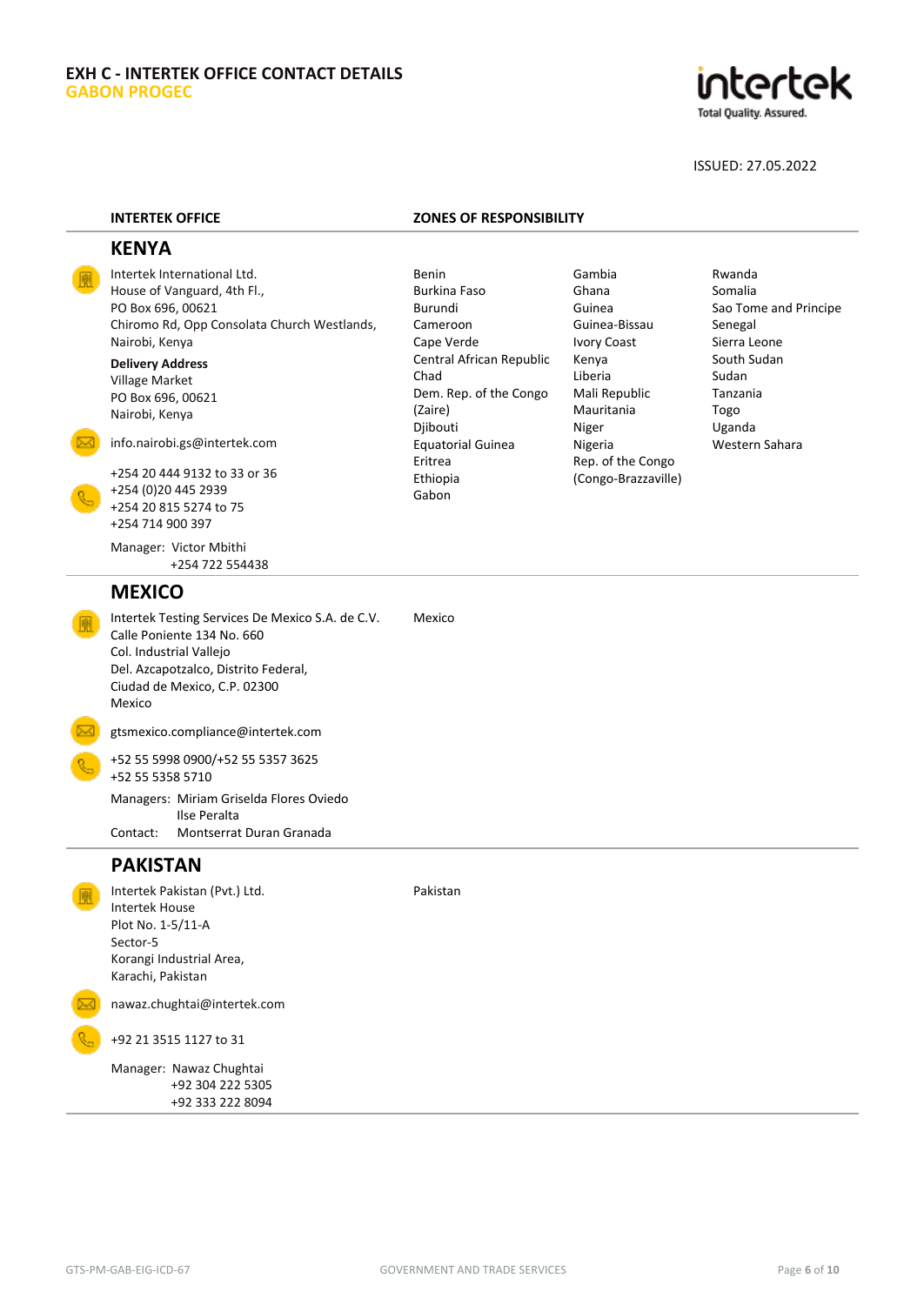

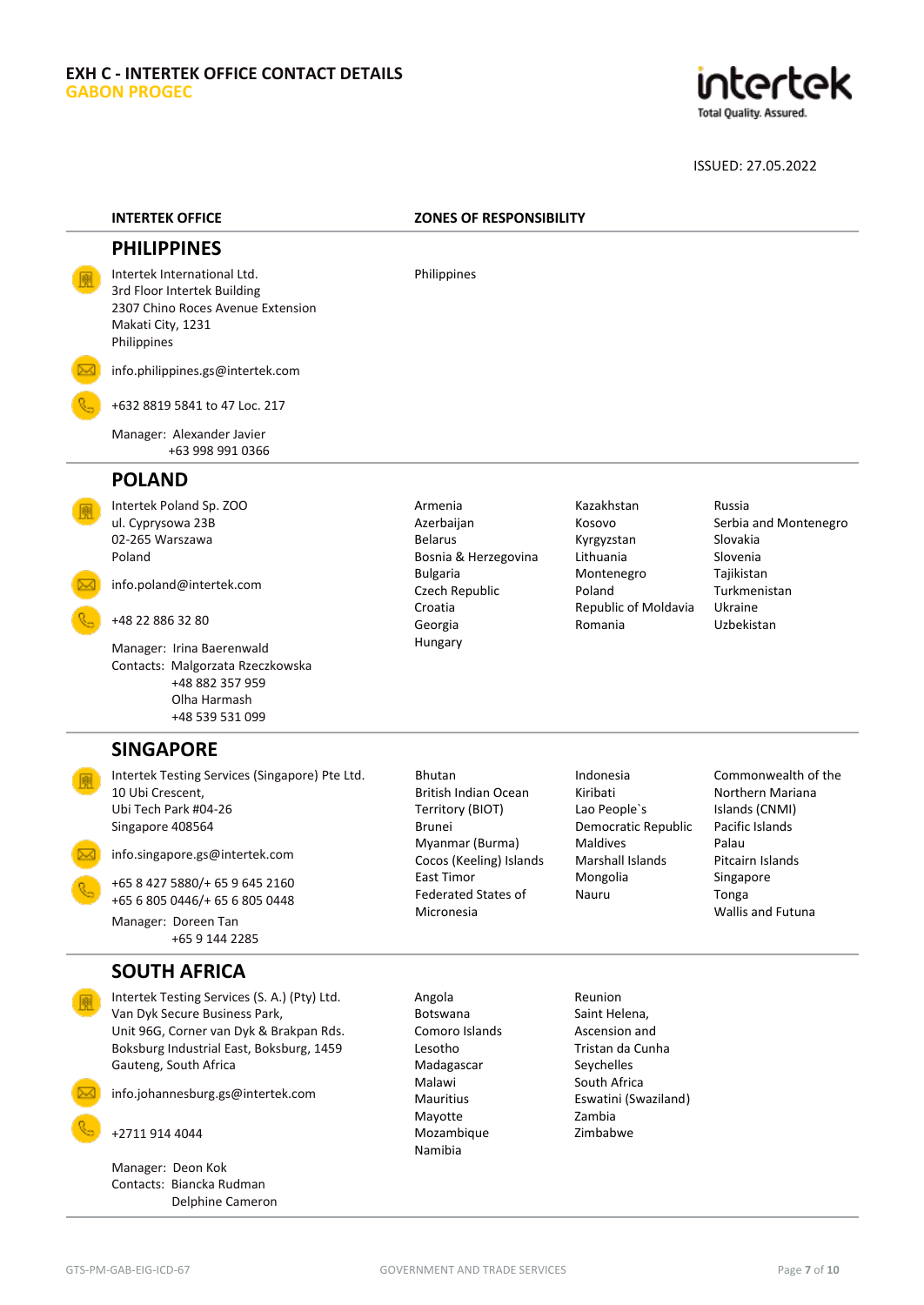

| <b>INTERTEK OFFICE</b>                                                                                                          | <b>ZONES OF RESPONSIBILITY</b>                 |
|---------------------------------------------------------------------------------------------------------------------------------|------------------------------------------------|
| <b>SOUTH KOREA</b>                                                                                                              |                                                |
| <b>Intertek Testing Services Korea</b><br>5F Intertek Building<br>3 Gongdan-ro 160beon-gil Gunpo-si,<br>Gyeonggi-do Korea 15845 | South Korea                                    |
| info.seoul.gs@intertek.com                                                                                                      |                                                |
| +82 2 775 5255 / +82 2 775 5266                                                                                                 |                                                |
| Manager: Monica Kim<br>Contacts: Julie Kim<br>Paul Kim                                                                          |                                                |
| <b>SPAIN</b>                                                                                                                    |                                                |
| Intertek Ibérica Spain SLU<br>Alameda Recalde nr 27-5 º<br>48009 Bilbao,<br>Spain                                               | Andorra<br>Canary Islands<br>Portugal<br>Spain |
| info.spain.gts@intertek.com                                                                                                     |                                                |
| +34 94 435 4460/+34 902 377388                                                                                                  |                                                |
| Manager: Nerea de Miguel<br>Contacts: Alicia Malmierca<br>Jorge Sanchez<br>Noelia Gaspar                                        |                                                |
| <b>TAIWAN, GREATER CHINA</b>                                                                                                    |                                                |
| <b>Intertek Testing Services Ltd</b><br>8F, No.423, Ruiguang Road,<br>Neihu District, Taipei 11492,<br>Taiwan Greater China     | Taiwan, Greater China                          |
| gsapac.twn.info@intertek.com                                                                                                    |                                                |
| +886 2 6602 2888 Ext. 796<br>+886 2 6602 2889                                                                                   |                                                |
| Manager: Serina Lu<br>+886 9 7295 3797                                                                                          |                                                |
| <b>THAILAND</b>                                                                                                                 |                                                |
| <b>Intertek Testing Services (Thailand)</b><br>3 Sukhumvit 105 Road (Soi Lasalle 29),<br>Bangna, Bangkok 10260<br>Thailand      | Thailand                                       |
| info.thailand.gs@intertek.com                                                                                                   |                                                |
| +66 2765 2837                                                                                                                   |                                                |
| Manager: Panachakorn Pongpipatpaiboon<br>+66 95 8476645                                                                         |                                                |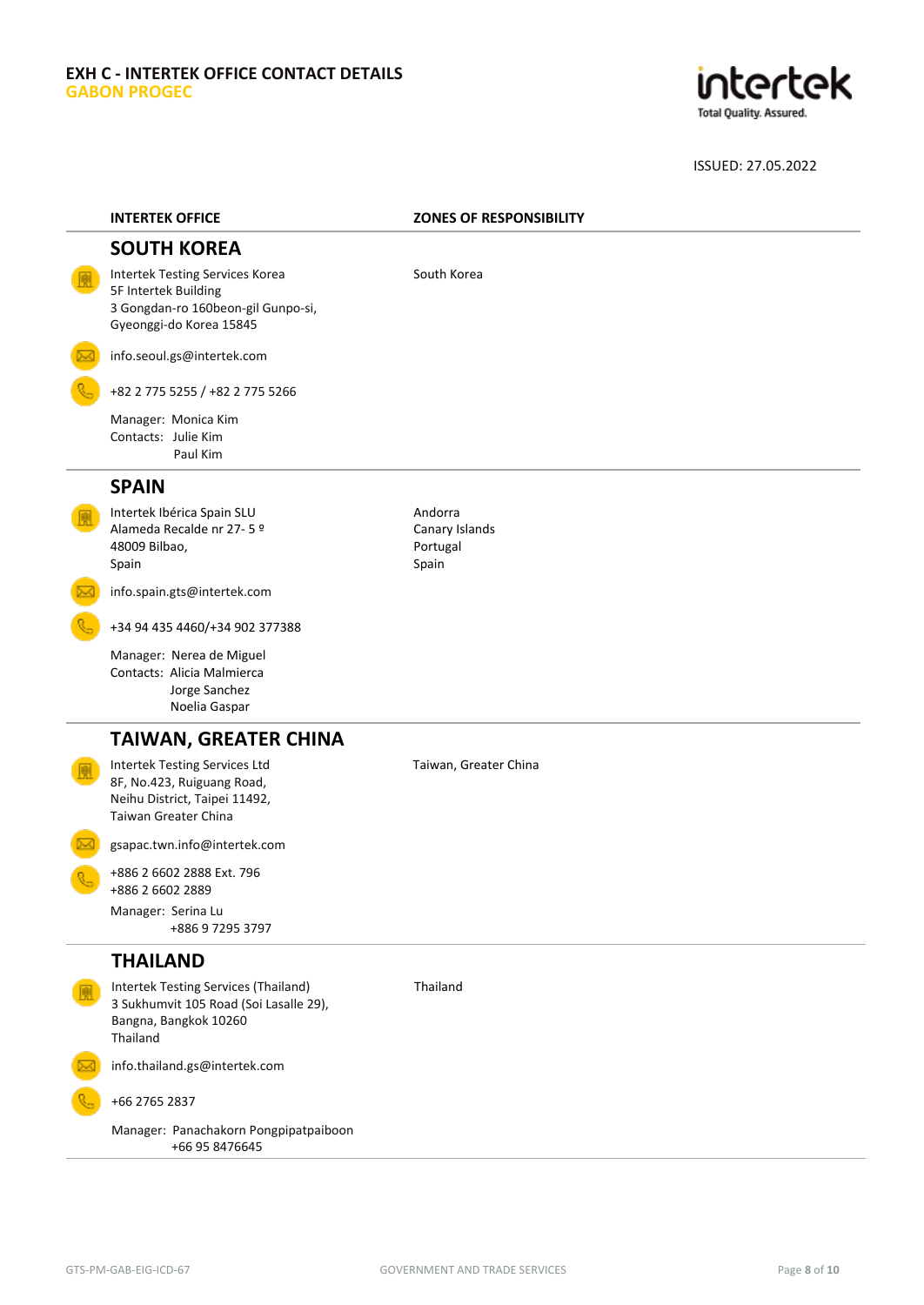

| <b>INTERTEK OFFICE</b>                                                                                                                                                                | <b>ZONES OF RESPONSIBILITY</b>                                  |                                                                   |                                                                                                            |
|---------------------------------------------------------------------------------------------------------------------------------------------------------------------------------------|-----------------------------------------------------------------|-------------------------------------------------------------------|------------------------------------------------------------------------------------------------------------|
| <b>TURKEY</b>                                                                                                                                                                         |                                                                 |                                                                   |                                                                                                            |
| Intertek Kalite Servisleri Ltd. Şti.<br>Merkez Mah. Sanayi Cd. No:23<br>Altindag Plaza, 34197 Yenibosna<br>Istanbul, Turkey                                                           | Turkey                                                          |                                                                   |                                                                                                            |
| info.turkey.gs@intertek.com                                                                                                                                                           |                                                                 |                                                                   |                                                                                                            |
| +90 212 496 46 46 / +90 212 503 63 37                                                                                                                                                 |                                                                 |                                                                   |                                                                                                            |
| Manager: Evrim Uygun<br>Contact: Hurkan Yazagac                                                                                                                                       |                                                                 |                                                                   |                                                                                                            |
| <b>UNITED ARAB EMIRATES</b>                                                                                                                                                           |                                                                 |                                                                   |                                                                                                            |
| Intertek International Ltd, Dubai Branch<br>Government and Trade Services Middle East<br>14th Floor, The Tower Plaza Hotel, Dubai,<br>Sheikh Zayed Road, P.O. Box 26290<br>Dubai, UAE | Afghanistan<br><b>Bahrain</b><br>Iraq<br>Kuwait                 | Lebanon<br>Libya<br>Oman<br>Qatar                                 | Saudi Arabia<br>Tunisia<br><b>United Arab Emirates</b><br>Yemen                                            |
| info.dubai.gs@intertek.com                                                                                                                                                            |                                                                 |                                                                   |                                                                                                            |
| +971 4 317 8777 / +971 4 331 6883                                                                                                                                                     |                                                                 |                                                                   |                                                                                                            |
| Manager: Husny Saeed<br>Contact: Ishaque Mashoor                                                                                                                                      |                                                                 |                                                                   |                                                                                                            |
| <b>UNITED KINGDOM</b>                                                                                                                                                                 |                                                                 |                                                                   |                                                                                                            |
| Intertek International Ltd<br>Academy Place, 1-9 Brook Street<br>Brentwood Essex, CM14 5NQ UK                                                                                         | Cayman Islands<br>Channel Islands<br>Cyprus                     | Ireland<br>Israel<br>Latvia                                       |                                                                                                            |
| info.brentwood.gs@intertek.com                                                                                                                                                        | <b>Denmark</b><br>Estonia                                       | Malta<br>Netherlands (Holland)                                    |                                                                                                            |
| +44 1277 223 255 / +44 1277 223 400<br>+44 1277 220 127                                                                                                                               | Finland<br>Faroe Islands<br>Gibraltar                           | Norway<br>Sweden<br>Svalbard and Jan Mayen                        |                                                                                                            |
| Manager: Tracy Bezuidenhout<br>Contacts: Emma Stevens<br>Charlotte Houchin<br>Svetlana Collier                                                                                        | Greenland<br>Iceland                                            | United Kingdom                                                    |                                                                                                            |
| UNITED STATES OF AMERICA                                                                                                                                                              |                                                                 |                                                                   |                                                                                                            |
| Intertek International Inc.<br>8600 NW 17 Street Suite 100,<br>Miami, Florida 33126,<br><b>USA</b>                                                                                    | American Samoa<br>Anguilla<br>Antarctica<br>Antigua and Barbuda | <b>Falkland Islands</b><br>French Guiana<br>Grenada<br>Guadeloupe | Saint Kitts and Nevis<br>Saint Lucia<br>Saint Pierre and<br>Miquelon                                       |
| info.miami@intertek.com                                                                                                                                                               | Aruba<br><b>Bahamas</b>                                         | Guam<br>Guatemala                                                 | Saint Vincent and<br>the Grenadines                                                                        |
| +1 305 513 3000<br>+1 305 513 3001                                                                                                                                                    | <b>Barbados</b><br><b>Belize</b><br>Bermuda                     | Guyana<br>Haiti<br><b>Honduras</b>                                | South Georgia and<br>the South Sandwich<br><b>Islands</b>                                                  |
| Manager: Francisco Ibern                                                                                                                                                              | <b>Bonaire</b><br>Canada                                        | Jamaica<br>Martinique                                             | Suriname<br><b>Trinidad and Tobago</b>                                                                     |
| +1 305 513 2809<br>Contact: Elena Contreras<br>+1 305 513 2816                                                                                                                        | Colombia<br>Costa Rica<br>Curacao<br>Dominica                   | Montserrat<br><b>Netherlands Antilles</b><br>Nicaragua<br>Panama  | <b>Turks and Caicos Islands</b><br><b>United States of America</b><br>Venezuela<br>Virgin Islands, British |

Dominican Republic

Puerto Rico Saint Barthelemy

Ecuador El Salvador

Virgin Islands, British Virgin Islands, U.S.